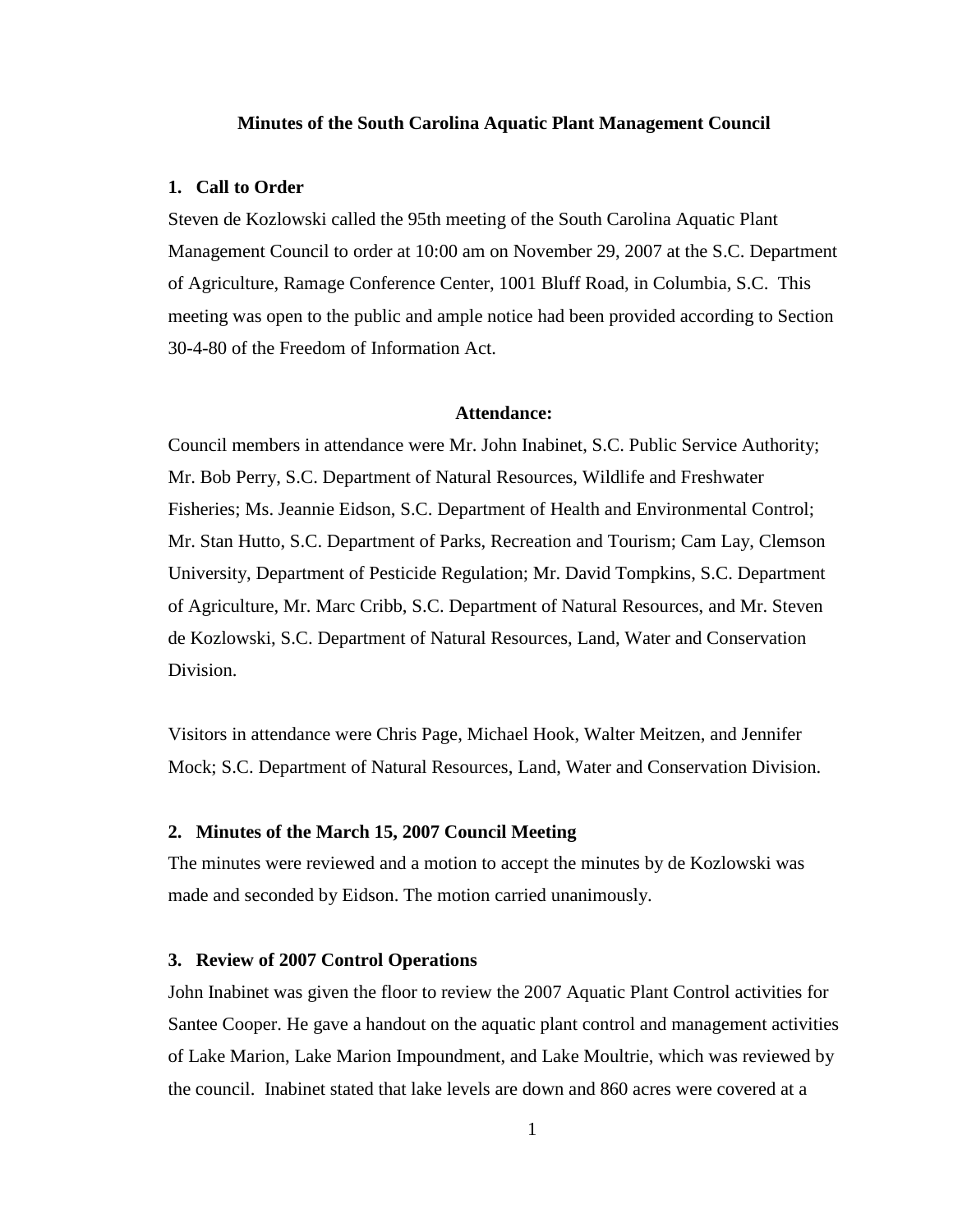cost of \$223,666.19. These figures were referred to in the handout.

Inabinet reviewed a pie chart based on acreage treated for the following aquatic plants: crested floating heart, giant cutgrass, cattail, hydrilla, lyngbya, pithophora, water hyacinth, water primrose, alligatorweed, water willow, and others. Inabinet stated that a great deal of work was performed on giant cutgrass and cattail. Inabinet stated that crested floating heart is a new species that has been identified in lakes and has been difficult to deal with. A number of different chemical combinations have been used to try to control the crested floating heart species. Inabinet stated that the state of Florida is facing the same situation trying to control the species. Inabinet stated that an aerial application was performed via helicopter a few weeks ago using Clear Cast. Results are unknown at this time but early indication is that using Clear Cast via aerial application will give some relief. Inabinet stated that 21 percent of work performed was on the Santee National Wildlife Refuge and on a couple of Wildlife Management Areas for giant cutgrass and cattail. Inabinet stated that a lot of work has been pushed back due to the drought. In wrapping up the review of 2007 control operations for Santee Cooper de Kozlowski asked if there was any hydrilla left in the waters that were treated. Inabinet responded stating that 80-85 percent has been controlled.

Chris Page was given the floor to present the control operations for 2007 for SCDNR. Page provided a handout on the S.C. Aquatic Plant Management Program control operations and expenditures during 2007. Page presented the programs highlights. There were 36 plus water bodies managed, which included Santee Cooper lakes. State Park lakes were managed by trying new product this year. Page stated that using liquid 2, 4-D instead of granular 2, 4-D, cut Hutto's costs significantly. Page stated that pad plants are being targeted with liquid 2, 4-D. Phragmites was treated with over 1738 acres at about \$325,000.00. A grand total of 4204.53 acres were treated which included Santee Cooper Lakes at a cost of \$773,170.99.

Page spoke about additional funding and stated that Corps of Engineers funding was provided by the Charleston office for Phragmites control. Page indicated that this funding was used for 294 acres of Phragmites on the Intracoastal Waterway(ICWW) from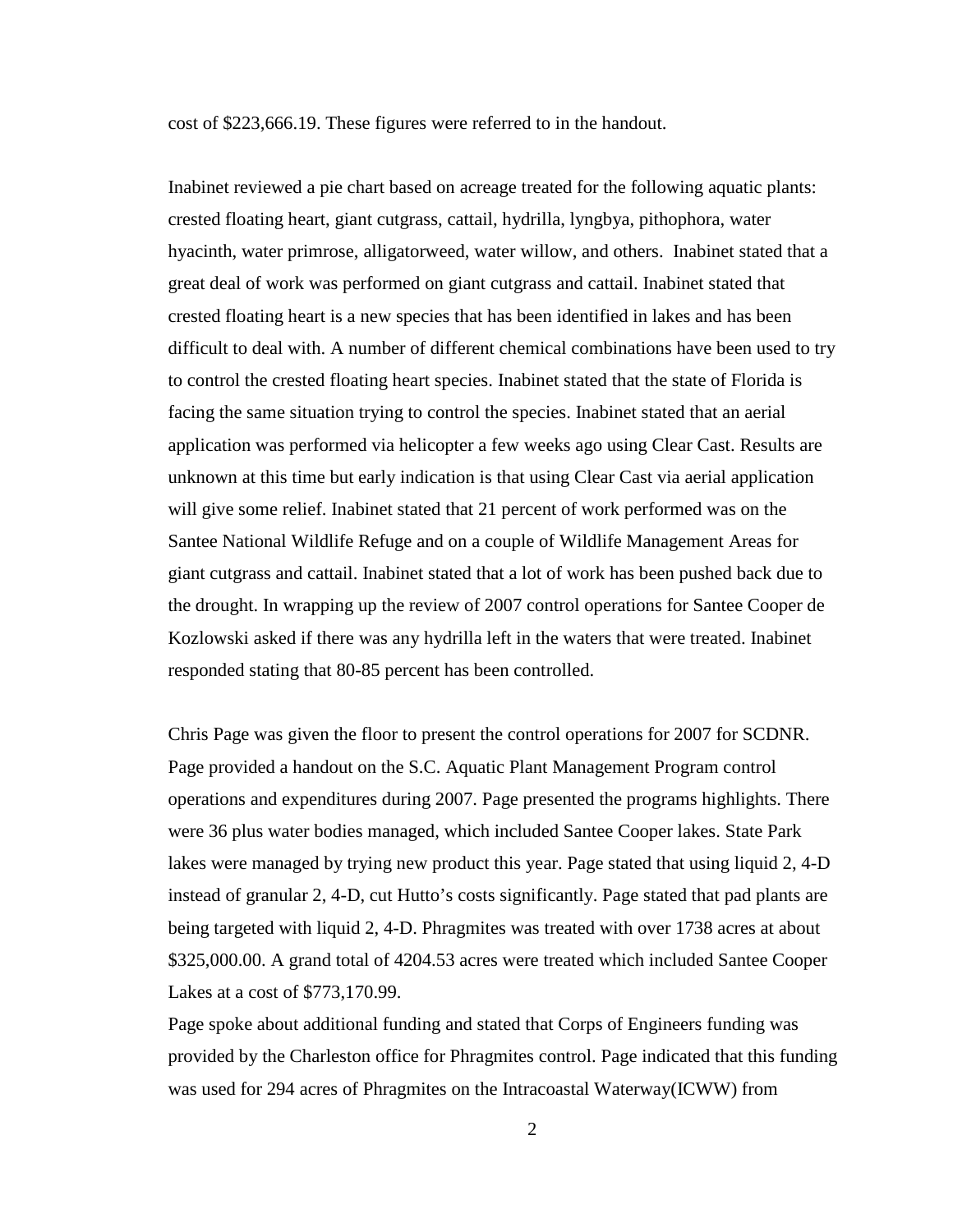Georgetown, SC to Charleston, SC. 282 acres were also treated in the Charleston Harbor. Work was done on the Edisto River for phragmites as well as the Combahee River. The Black River and Black Mingo Creek were treated for the same plants that have been treated in the past, primarily alligatorweed and primrose. Sandy Island was treated for phragmites. Samworth WMA was mostly treated for water hyacinth. Only 10 to 12 acres were treated for phragmites at Samworth WMA. Discussion continued about the different brands and uses of herbicides.

Michael Hook was given the floor to discuss various water bodies. Hook stated that the Back River Reservoir remains the same. The number of acres treated was slightly less than last year with majority of the treatments being water hyacinth. Hook stated that hydrilla at Williams Station is treated twice a year. Hook stated that they have switched to a Komeen-Reward mix and seem to get better control with it. Foster Creek was clean for most of the year and Hook showed slides of what Foster Creek looked like before and after treatment. Hook stated that in 2008 they should only do maintenance treatments at Foster Creek. Winyah Bay was treated for phragmites with the same amount of acreage covered last year. Georgetown Parks were cut back from 45 acres to 3 ½ acres this year. The Black River acreage expanded but just included cleaning up the outside of the parks by water. Hook continues his presentation by showing slides of helicopter treatments. Treatments at Bonneau Ferry were about the same as last year. Rice Hope showed significant improvement and treatment was half of last years. Treatments were also done via helicopter to impoundments that haven't been treated in the past. Hook continues by showing slides of Rice Hope to give a visual of what it looks like at this time. Hook stated that 298 acres of water hyacinth were treated on the Cooper River, which is a jump from last year. 200 acres were covered by helicopter in Farmers Creek. Goose Creek acreage was a little higher this year compared to past years, but there is a little more treatable acreage due to canals being dug and development of subdivisions. 104 acres of Hydrilla was treated at Lake Greenwood. Nothing was treated on Lake Murray this year but there is a band of water primrose on the Chapin side of town. Hook stated that they looked for hydrilla on Lake Murray and have not found anything at this time. Dungannon was not treated this year due to low water. Hook stated that treating Santee Coastal was

3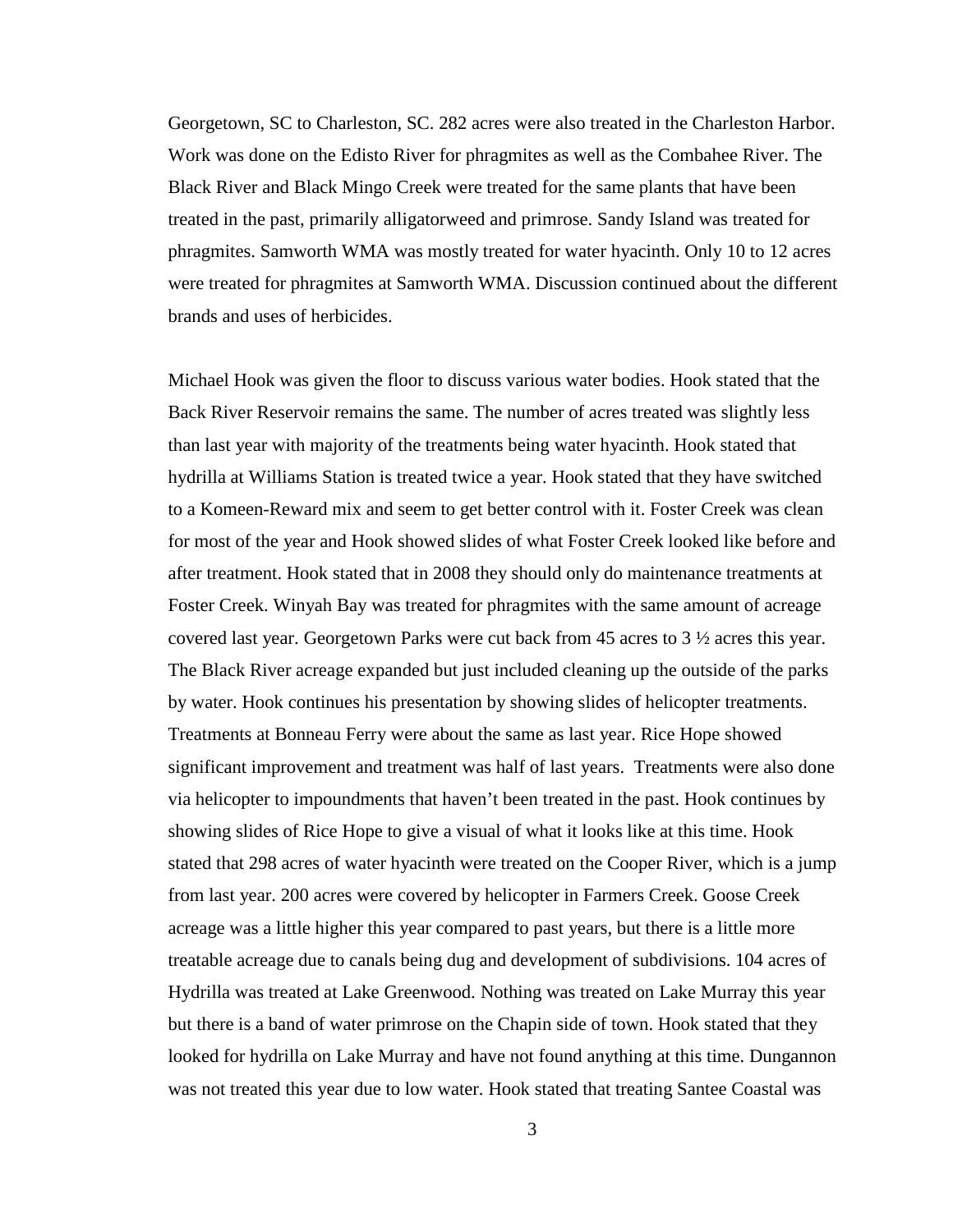exciting this year. Only 714 acres were treated in 2007 compared to 1500 acres in 2006. Tom Yawkey went up from 100 to 120 acres this year. It is important to figure out what they can do to get control of problem areas at Yawkey and how to be more precise at Santee Coastal WMA. The Caw Caw Interpretive Center was a new place for treatment this year for phragmites. In State Park lakes 8 ½ more acres were treated this year compared to last year, and \$5,000.00 less was spent due to switching to Liquid 2, 4- Ddiscussed earlier. Hook closed by stating that he and Page were exited to have Walter Meitzen on their team.

The floor was given to Inabinet to discuss 2008 problem areas for the Santee Cooper Lakes. Inabinet referred to the packet previously handed out to review a comparison of vegetation by category. He is waiting on the numbers for 2007 acres.. Lake levels were reviewed. Inabinet stated that aerial flights are very interesting at this time. Inabinet stated that it is unknown if lake levels will rise which causes challenges that they have not had in the past. Particular interest is the coverage of hydrilla. There is less than 75 acres of hydrilla in the main body of the lake but the main concern is a continuous band from Elliot's/Pack's Landing to Jackson Creek, which covers an eleven mile stretch. Discussion continued about lake levels and drought conditions.

Page was given the floor to discuss the Aquatic Plant Management Plan. There were minor changes and edits to the plan. The Little Pee Dee River increased due to significant amounts of water hyacinth. Lake Murray is severely impacted in some areas with primrose so it will be potentially added to the plan. Samworth WMA was included again for treatment of water hyacinth. Santee Coastal is in the plan for phragmites control and they are looking for ways to help get and maintain control. Dollar figures are based on 2007 figures. Lake Greenwood is pushing for grass carp, but will need to be discussed. A proposed summary of planned Management operation expenditures for 2008 was also reviewed. Findings in Santee Cooper lakes indicate continued discussion of restocking grass carp and may need to be reconsidered in 2008.

Page closed discussion and mentioned that he would send a new copy of the plan to